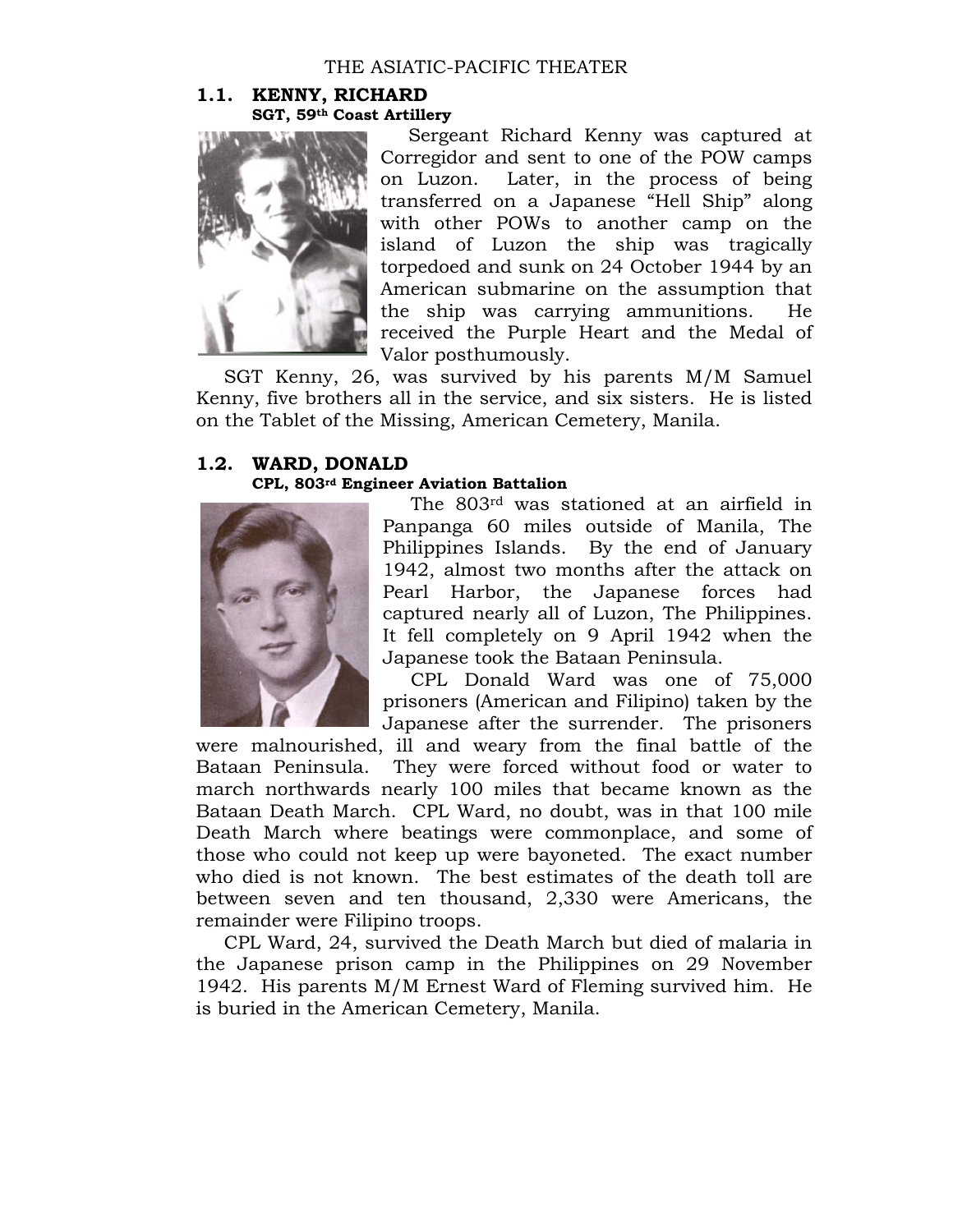### **1.3. WILBUR, CHARLES SGT, 48th Material Squadron, Army Air Force**



SGT Charles Wilbur was stationed in Manila. He was also in the Bataan Death March and later sent directly to the POW camp in Mukden, Manchuria where he died of dysentery on 28 December 1942.

SGT Wilbur, 25, was survived by his wife, Joan Hendrickson Wilbur, his parents, M/M Carl Wilbur, three sisters and three brothers, one in the Army. He is buried in the King Ferry Rural Cemetery.

# **2. Guadalcanal**

The Solomon Islands are a group of islands in the South Pacific Ocean. Among the islands is Guadalcanal, the scene of fierce fighting between Allied and Japanese forces during 1942 and 1943. The sixmonth battle for Guadalcanal was one of the most vicious campaigns of World War II. Each side depended on its navy to land supplies and troop reinforcements. In a series of naval battles the Allies, despite being short on supplies, finally gained control of the waters surrounding Guadalcanal and cut off Japanese shipments. By February 1943, the starving and demoralized Japanese had evacuated Guadalcanal.

The battle for Guadalcanal was waged from 7 August 1942 to 9 February 1943. The Marine and Army casualties were 1,600 killed and 4,700 wounded.